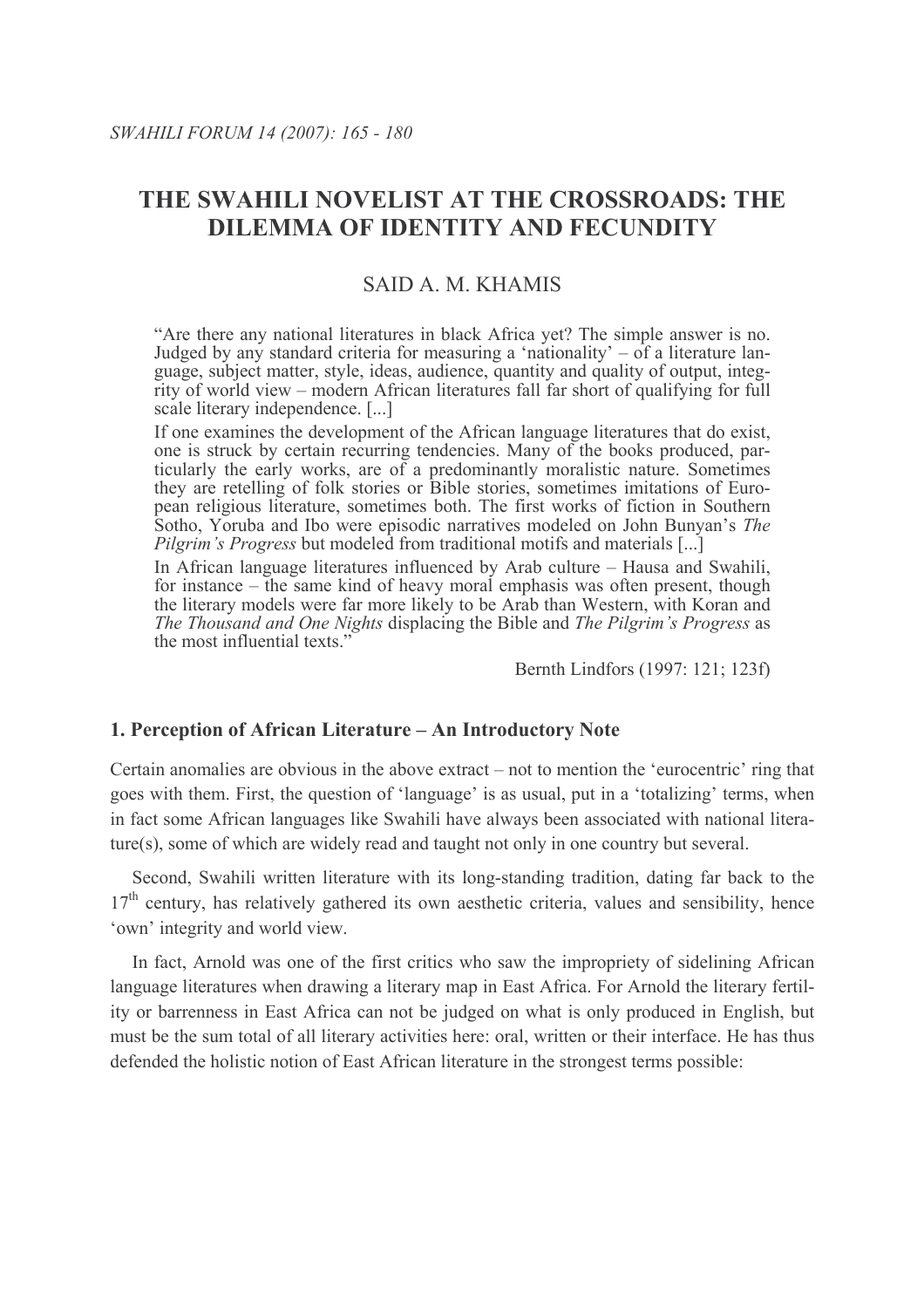"To those scholars and apes of snow, daffodil and apple tree poetry written in the ivory tower of *Pen-point*, the Makerere English Department magazine, the ancient written Swahili literature and the multitudinous oral literatures and their riches were barren dunes [...] Shaaban Robert, now called the Shakespeare of East Africa, had also bloomed unseen in a country whose human and material infrastructure for production and consumption of written literature needs to be elucidated." (Arnold 1984: 60)

Third, 'recurring tendencies' (especially in the novel) have, in different contexts, been shown to be universal<sup>2</sup>, the difference being only a matter of degree. Yes, compared to the Western novel<sup>3</sup>, the Swahili novel seems to have emerged recently from chrysalis of protodevelopment. Nonetheless, its expanding thematic scope and formal complexity is no longer a matter of contention, rather of how successful it locates itself inside the universal literary topography in comparison to novels of other languages.

Fourth, one cannot compare any emerging literature with the already highly developed literature without due vigilance and consideration to its own feeding philosophy, feelings, ethos, and sensibility – not to mention the strides it takes in competing with literatures of other languages and cultures.

I dare say that Lindfors will be surprised to learn today, how fast the Swahili novel has developed since when he had left it when he read Andrzejewski et al (1985) and Gérard (1981), who (by the way), themselves did not then see their works as presenting a complete picture of African literatures in African languages.

# 2. The Etiology of the African Language Novel: The Example of the Swahili Novel

My response to Lindfors' criticism on African literature(s) in African languages notwithstanding, his commentary to a certain degree exposes the 'etiology' of the African language novel, especially in the way this particular novel is looked at vis a vis novels of other languages and how it copes with what Brenda Cooper calls "social patchwork and cacophony of design in Africa" (Cooper 1992: 15f). Or more precisely, in the way the modern Swahili novelist is judged in his/her role of articulating, not only the state of human condition in Africa, but also his/her avant-garde disposition in changing the fictiveness of modern Swahili novel.

How, for example, does the Swahili novelist choose his/her material with or without a tendency to provide solution(s) so as to provoke serious debate(s) on essence and verity of (mod-

<sup>&</sup>lt;sup>2</sup> To have a full grasp of the idea of the novel is no longer novel, read Bernard Bergonzi, *The Situation of the Novel* (Bergonzi 1972).

<sup>&</sup>lt;sup>3</sup> In African Textuality: Texts, Pre-texts and Contexts of African Literature (Lindfors 1997), Bernth Lindfors observes that most of the African language literatures are "too young and too small" to develop their own distinguishing characteristics. Does this consider the fact that some of them, like Swahili literature, dates as far back as 17<sup>th</sup> century, long before African literatures in European languages were conceived? Does he consider the fact that Swahili literature is read in the whole region of East African and outside where it is taught as a subject? One also doubts whether some of the African literatures are read or read thoroughly and seriously by scholars like Lindfors, with full competence of the languages and without pre-conceived notions about them. So far, it seems that a lot of bias still lingers on.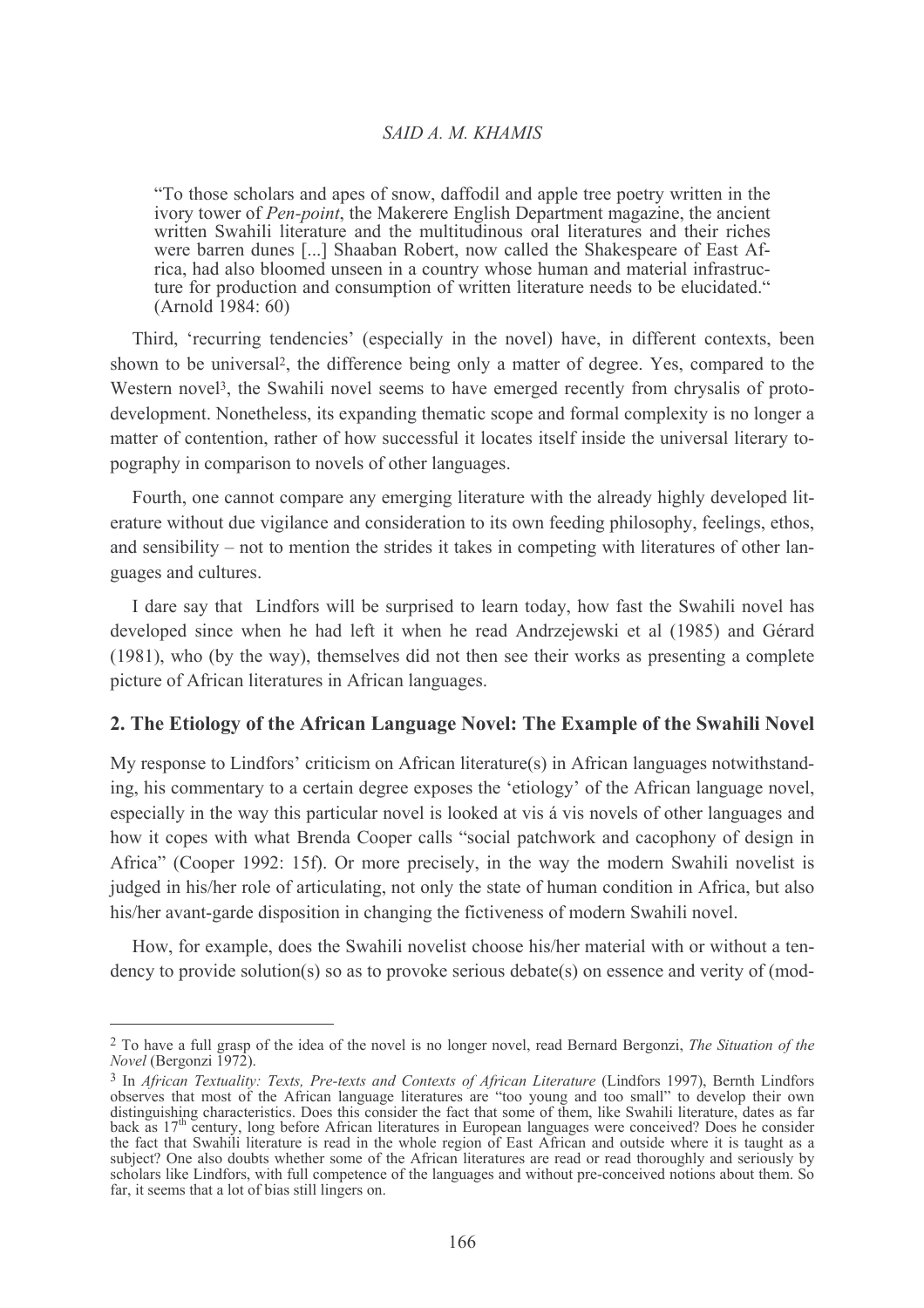ern) life? How – to borrow Malcolm Bradbury's words (cf. Bradbury 1982: 19) – is s/he poised to exploit the 'magicality of invention', the infinite magical power to invent, the power used to interrogate the novel itself and its primary fictiveness?

The artist may, as far as possible, want to render his art, his aesthetics, as being derived from the wealth of local repertoire of which s/he is cognizant. This is the case with Fugunwa's The Forest of Thousand Daemons in which we see the author drawing heavily from Yorubá folktale

Or, depending on the kind of audience the novelist aims at, s/he may opt to shun elements that ingrain national and specific cultural codes by focusing largely on the 'universal tropes' at his disposal.

Or for reasons of achieving certain thematic or/and stylistic preponderance, s/he may widely allow him- or herself be carried away by fictive and artistic adventurism aiming at a complex fusion arising from local and global elements. This, is especially more amenable in a situation described by Burgin as

"a teleimagistic global collage, forever in movement [...] composed of fragments ripped from their contexts, their serrated boundaries advancing and receding in an unending deadly dance with neighbors, their imbricated times violently, clashing, diverging – only to collide again." (Burgin 1996: 185)

### 3. The aim of this essay

This essay aims at showing the predicament of the Swahili novelist at the crossroads<sup>7</sup> and how, in a contemporary situation, s/he works out his or her strategies towards resolving the impasses.

The dilemma engulfed in the idea of 'crossroads' is, on the one hand, about being caught up between loyalty to African sensibility and aesthetics by writing the type of novel that is inscribed within 'national' or 'Pan-African' topography, and on the other, securing condign Occidental (/Western) standards for constructing form and content of a novel that can be considered both Swahili/African and universal.

A challenge indeed, since the whole venture must be gauged in terms of political, social and cultural relevance, with an assumption that ideas and aesthetics evolving from one culture may not necessarily be relevant to another, though in any divergent case of two societal realms, there should be a correlation of social, cultural and aesthetic concomitants.

After all, artists dip their hands in human experiences (warm or cold) which may ultimately correspond, if not closely interrelated. To some extent human beings, wherever they are, conceptualize their world(s) in slightly similar ways.

 $\frac{7}{7}$  The *idea* of the novelist being at the crossroads is borrowed from David Lodge's article "The Novelist at the Crossroads" (Lodge 1982 [1969]).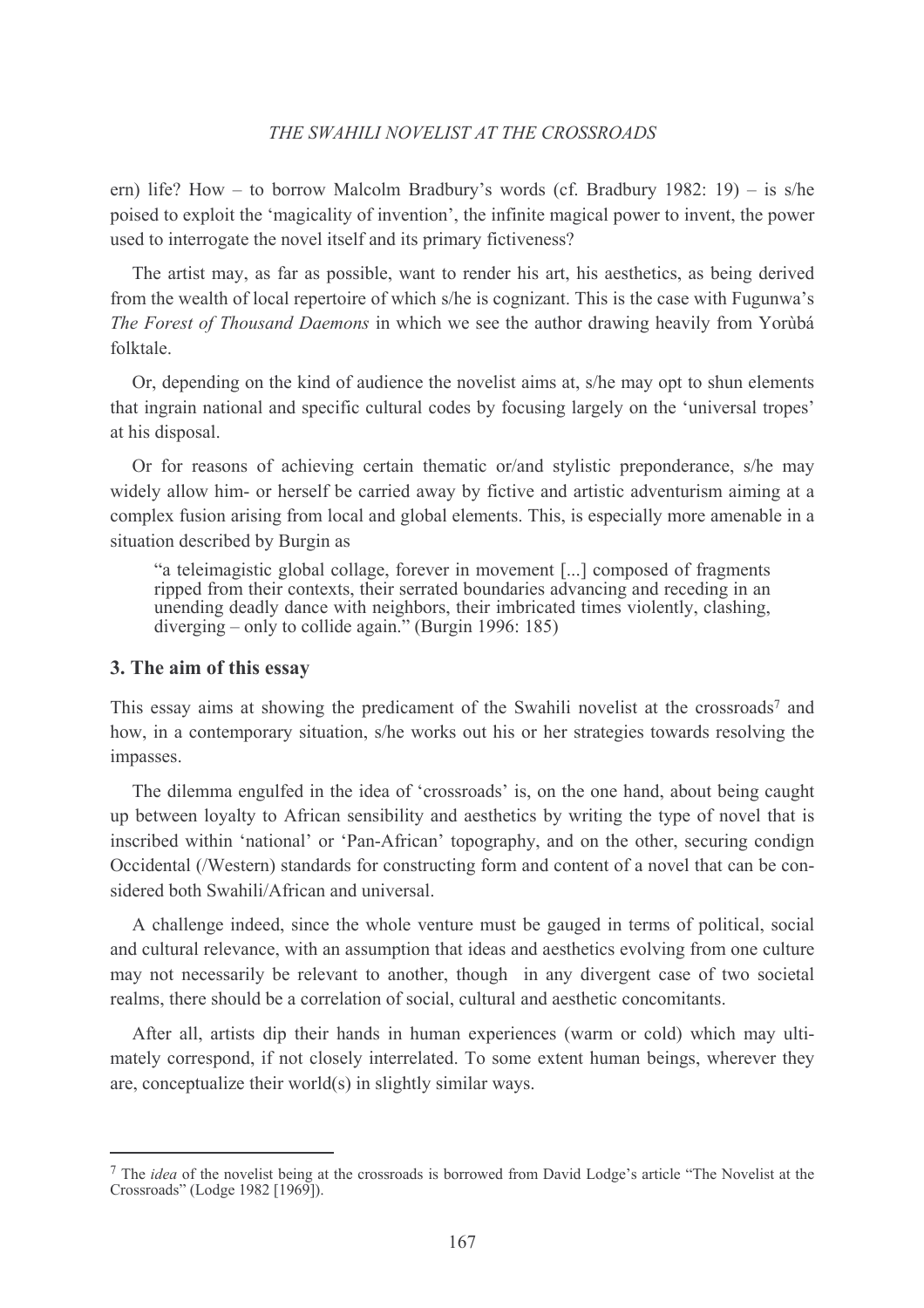# 4. Occidental Standards

But securing condign Occidental standards is not the same as outright imitation. It is rather a cautious act of 'gauging', sieving, applying analogy, recognizing relevance of the inputs, discerning convergence and divergence of different resources and believing in the pertinence of what one is doing as a creative activity.

Besides, depending upon what an artist wants to convey, even local fictive 'potentials' may sometimes be hard to come by in a given culture<sup>8</sup>. Reasons are obvious. Firstly, as hinted above, the African language novel is in an emerging form. Secondly, its quality is inevitably prescribed in all-domineering Western standards, though is largely read by African audience(s). Inevitably, the African language novelist must draw on 'poetics' of the bourgeois triumphant genre – the novel. However, sitting at the core of a longstanding post-colonial debate, the tension between the Occidental and African seems always to have disparate contentions

We would, nonetheless, agree with Midiohouan that this tension is frequently a misread reality, since we unconsciously adopt certain *schemas* that prevent us from correctly identifying all the dimensions of the culture upon which we propose to act. Midiohouan is blunt about this:

"Since the colonial period, an anthropological vision of Africa has characterized European discourse about our continent. It has even been taken over by Africans themselves. This vision depicts Africa as a land of immutable traditions, a 'cold society' that lacks the internal dynamism and functions according to unalterably fixed rules, precepts, customs and habits.

In opposition to this image of an Africa imprisoned in the quicks and of its own past, and so to speak, mummified, this same anthropological vision, brandishes the image of the West, an area of modernity and perpetual movement, a society where the vigor and constant renewal of creativity bear witness to the existence of a lively and dynamic culture [...]

For them [Africans who adopted this discourse – SAMK], tradition became more than a stalking horse to divert attention from the problems and blunders, the dramas and hopes, of the present while inviting us to believe that our current difficulties can be reduced to a confrontation between Africa and the West, between blacks and whites. (Midiohouan 1991: 93f)

Thus, the 'continuity' in literature often advocated in the *nativist* position and associated with 'African languages', 'orality' and 'tradition', must not be taken with an absolute sense of 'passing on' since these do not always stand in direct opposition to 'European languages', 'Western artifacts', 'writing', 'modernity' and 'post-modernity'. Entertaining such an opposition shows a failure to comprehend the complexity of literary life in contemporary Africa as Mongo Beti affirms:

<sup>&</sup>lt;sup>8</sup> I am *comparing* for example, the richness of Yoruba indigenous cultural space and say, a Zanzibarian one which has been substantially obliterated by Arabo-Islamic and Western cultural influences.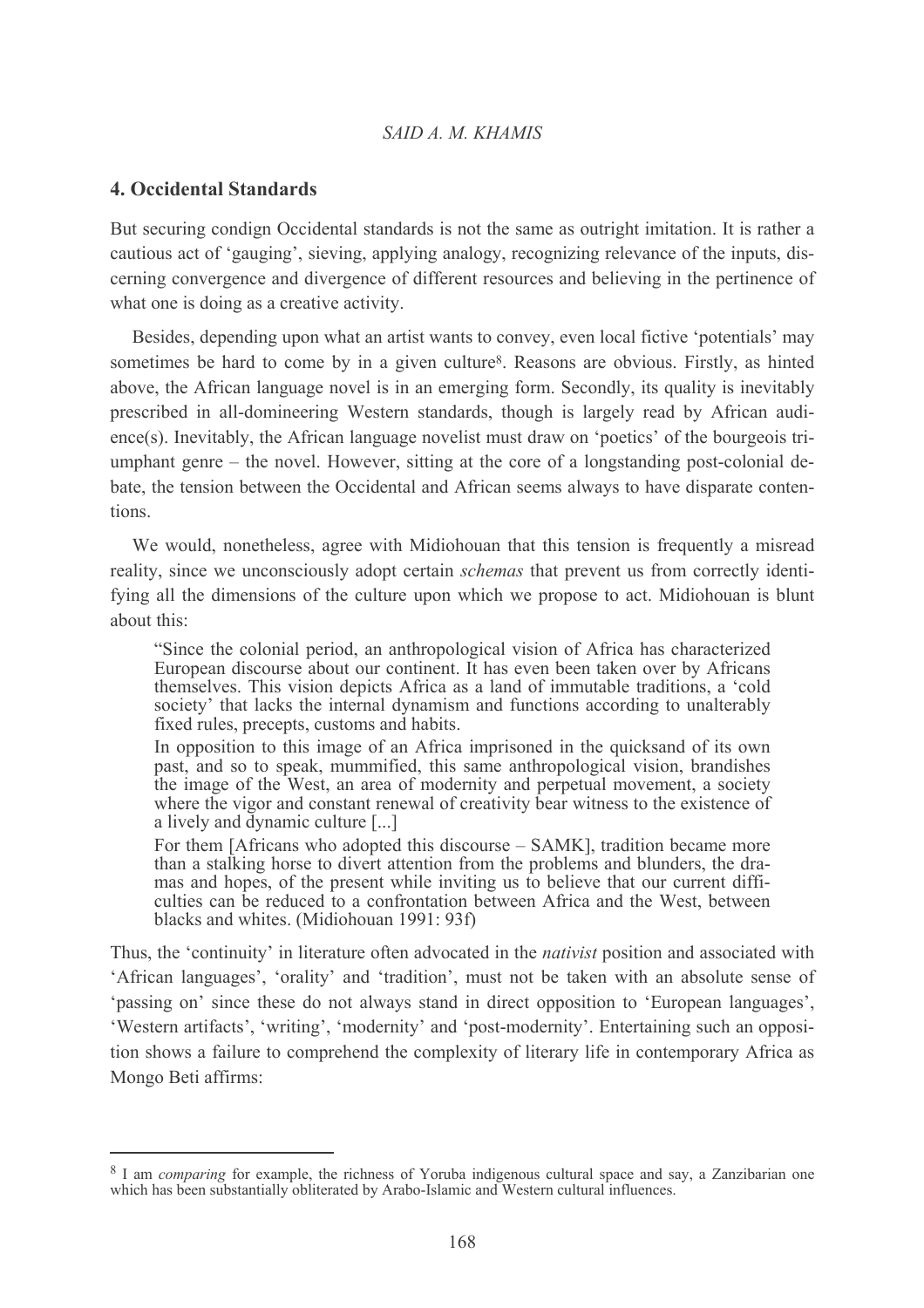"Like every other society, African society is a living organism whose inherently unstable equilibrium constantly renews itself by combining its elements dialectically in different ways or at least by transforming some of them to achieve a novel synthesis. If African society hopes to survive, it, like every other society, is therefore destined to transform itself – either by renouncing certain traditions or by modifying them." (Beti 1979: 22)

# 5. The Modern Swahili Novelist

The modern Swahili novelist, like any African novelist, be it in European or indigenous languages, is faced with a peculiar situation  $-$  a very dissonant economic, political and cultural situation which produces human, moral and spiritual instability if not tragedy; a situation that can by no means be idealized as 'pure', 'quaint' or 'exotic'. In her definition of magic realism in the West African novel, Cooper (ibid.) correctly underlines the correlation of magical realism as a literary strategy and current African socioeconomic and cultural scene as follows:

"Magical realism strives on transition, on the process of change, borders and ambiguity. Such zones occur where burgeoning capitalist development mingles with older pre-capitalist modes in post-colonial societies, and where there is the syncretizing of cultures as creolized communities are created ... at the heart of the emergence of magical realism in the Third World is the fact that these countries encountered Western capitalism, technology and education haphazardly. Communications – road and rail – were set up where raw materials required transportation; elsewhere areas remained isolated and only indirectly transformed by new economies. Cities grew widely from rural origins, and families were divided between members who were Western-educated and those who remained inserted in pre-colonial economies and ways of seeing the world, with any number of positions in between these extremes. This social patchwork, dizzying in its cacophony of design, is the cloth from which the fictional magical carpet is cut, mapping not the limitless vistas of fantasy, but rather the new historical realities of those patchwork societies." (Cooper 1992: 15f)

The situation described by Cooper is perhaps augmented many-fold in Tanzania, which, in the last three decades before the introduction of 'unchecked' liberalization policies and the encroachment of 'globalization', was aspiring for an egalitarian and morally sound society.

In a disparaging and declining way, this situation provides to a conscientious writer, poignant comparative parameters as harmony versus chaos and disorder, hope versus hopelessness, national pride and love for one's country versus apathy and laissez-faire, nationhood versus disintegration, security and stability versus anarchy and confusion. Behind all this is the weakening of every sinew of life and resilience of society and the sinking to the bottom of most echelons of everything worthwhile to the Tanzanian people.

In *Dunia Yao* (*Their World*)<sup>12</sup>, Mohamed epitomizes the situation in a metafiction as follows:

 $12$  Dunia Yao (2006) is Mohamed's recent novel. However, Mohamed also happens to be the writer of this essay, therefore the author deplores the fact that he has to provide a citation from his own novel. This is because he has no choice but to use this citation as it is the most telling regarding the point made.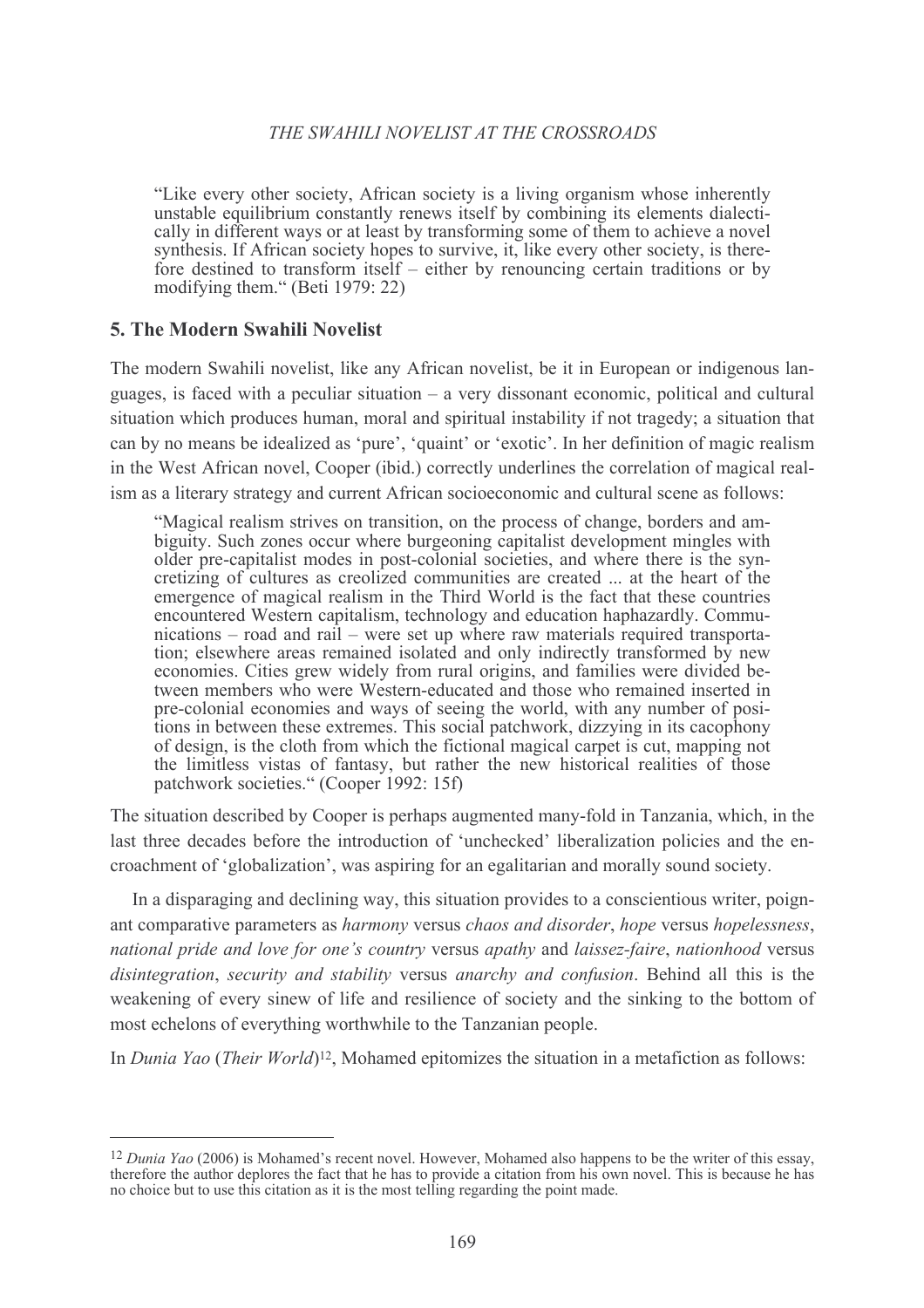"She [Muse, the goddess of art] is showing me another garden. And now it is as if I am looking at it through a black magical goggle. The left lens shows the dryness I have just described. The right lens captures a garden that we all know. In fact, I am looking at one and the same thing. One thing that has two faces, depending upon the side of the goggle one looked at.

Nonetheless it is a stunning garden. Everything in it has a half-caste appearance, of Tshombe-appearance, of mulatto type. Everything has been transplanted and remodeled to be a hybrid. Big trees are at once drying and sprouting in a fresh condition. They are growing in metallic dilapidated and out of use frames of buses and cars dumped in the city. Suffocating flowering plants are covered by paper and plastic sheets. Dust sticking on leaves and flowers of the plants. When you open your eyes properly, you can see men zipping off their trousers and women, legs wide open, squatting along pavement to sprinkle over flowerbeds. Sometimes they pull down their underwear to deposit unwanted manure for plants. The mixture of smell is startling. Perfumes from Europe. Smoke from vehicles causing nose irritation. Evil-smelling perspiration looms more and more among the congestion of people. Skyscrapers from foreign lands that are now transplanted here stand side by side with *vibanda-vya-mgongo* (crumbling huts). The dwellers in the garden are incarnation of Satan strolling aimlessly. People are there indeed! But they are treading through their lives differently. Some are quiet-goers. Others are tied with mainsprings that make them trot faster. There are those who run nonstop the whole of day time and night without realizing what they are doing. The cunning are there too. Also the fooled. The imbecile, the idiot, the crazy and lunatic are also roaming about. The cheat and the cheat of the cheat. The unskilled cheat of the past and the professional cheat of today. The beggar and the obstinate swindler." (Mohamed 2006: 66f; my translation)

In capturing the above mentioned situation, the Swahili novelist from the 1990s, sets out to subvert the realist method by exploiting well his range that offers boundless strategies and fecundity to deal with what Philip Roth calls "[t]hings that fill us with wonder and awe, with sickness and despair; the scandals, the insanity, the idiocy, the piety, the lies, the noise [...] Things that are unreal but real" (Roth 1982: 33).

In achieving this, the Swahili novelist capitalizes certain avails. First, s/he takes advantage of the fluid, amorphous and protean nature of the genre 'novel'. Second, s/he has in mind the obsolescence of the realist novel suggested by Scholes (1967) that should leave realism to other media, such as film, which can imitate reality more faithfully. Third, s/he has the opportunity to merge the global and the indigenous to secure both universal characteristics and own identity in his or her work.

All these avails are indicative of how aesthetically complex the modern Swahili novel is. Its idiosyncrasies deserve a more copious and meticulous analysis than this mere outlining. We will concentrate on the features that procure the fusion between the Occidental and the indigenous, which are *fragmented self and society*, *mixed tropes*, *magical realism*, *narration*, voices and perspectives and characterisation. Of course, the formal elements and technique are so intertwined in the novels. Our attempt to explicate them individually is 'only' for descriptive convenience.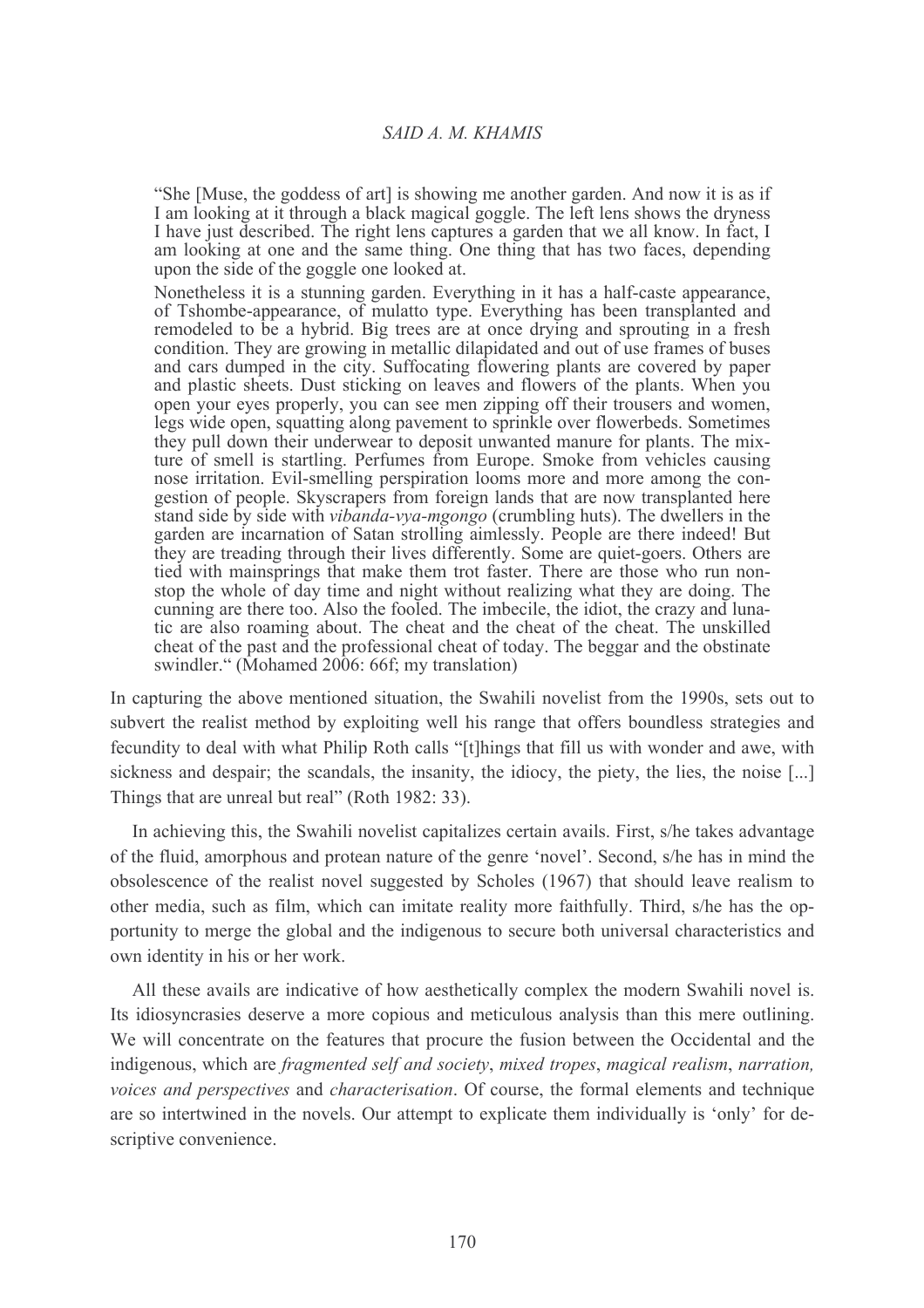### 6. Fragmented Self and Society in the New Swahili Novel

Various methods are used to underscore the similitude of the 'fragmented self' and 'fragmented society' in the new novel. First, the novelists use a narrative technique that constantly disrupts the spacio-temporal linearity of the novel.

In Euphrase Kezilahabi's Nagona, for example, this is done by subverting the relation of ergon (i.e human action) to *logos* (i.e speech as the expression of the reason, thought order, plan that informs the action to follow) hence violation of especially the rules of *analogy* and cohesion.

In *Nagona* there is no story mediated to us in coherent (chrono)logical sequences, but only in disjointed chunks of stories within a story, of African mythology, of treatises on Western philosophies (e.g of Plato, Aristotle, Socrates, Hegel, Marx, Nietzsche etc.) and of comments about psychology (e.g Freud's), science (Darwin's), religion (e.g Christianity and Islam represented by Yesu [Christ] and Muhammad), history and politics (cf. Kezilahabi 1990: 15) – all intricately co-joined by a journey motif in which the main character  $min(i')$  is seen to move from one place to another to discover the *magic gazelle* (truth?), that may ultimately lead him/her to discover the *second redeemer* (Khamis 2002: 2).

In Mohamed's Babu Alipofufuka (The Resurrection of Grandpa), the disruption of narrative linearity is rendered by uncertainty about where reality starts and where it ends. The line that separate sobriety and hallucination is very narrow as the following extract from the novel shows:

"Where he was lying, he was not sure whether he was asleep or awake. He just felt he was half-asleep -- awake but too heavy to stand up. [...] A span of silence cropped in. Time passed. Air conditioner was humming even louder. A clock was ticking rhythmically on the wall. A television merged with a video appendage to run a film of death. A huge double bed on which  $\overline{K}$  was lying was narrowing into a half-person bed. Water in the bath-tub was on the verge of pouring out, threatening to fill in the room. The whole room was in darkness, except for many red candles that were drowsing on a loop-hole. Doggy was barking and scratching the next door with its nails.  $\tilde{K}$  wanted to stand up to incessantly pour his complaints about Bamkubwa, but a certain force came to weigh him down on the back and pressed him on the bed. The bed now narrowed more and more. Even that huge room was now narrowing. The walls were shortening and dwindling. He felt he was out of breath. He tried to open his mouth to scream but it did not open. He just found himself breathless and his eyes full of darkness." (Mohamed 2001: 62; 79f; my translation)

In *Dunia Yao* the fragmentation of the discourse is based on labyrinthine and broken circular movements of the narrative in flashbacks and flash-forwards, propelled by Ndi-'s actions, dreams and hallucination. Part of it is also caused by metafictional intrusions in which the essence of art and poetics of the novel are discussed with Muse, the Greek goddess of art, being the inspiration and driving force behind artistic venture in a novel within a novel. Here is an example from Dunia Yao: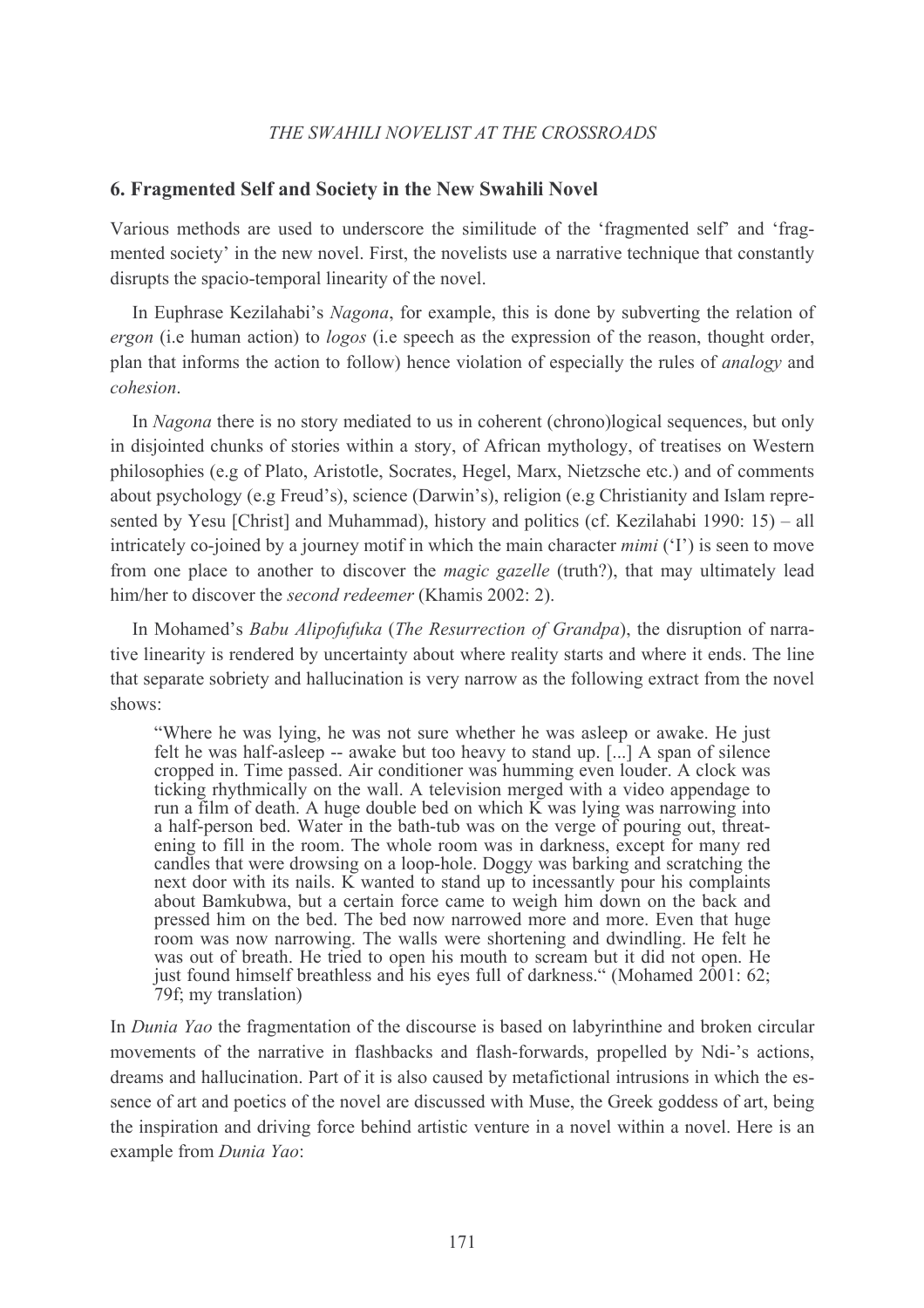"When Lady Muse comes to lift you up by the magic power of her beauty – like a wonderful necklace, you put together a sound and a sound; the same sounds or different ones and you come up with a syllable. Then you get a word! And then words. A sentence. And from a sentence a paragraph. A text ... All these are integral parts of narrative writing. A vertical relationship ensures a selection. A horizontal relationship, the grammatical placement. You obey linguistic rules or you violate them at the same time. You start building from the bottom-most units to the uppermost ones. Or you can rank-shift some downwards from the top. The aim is to construct meaning(s) by deconstructing meaning(s)." (Mohamed 2006: 9; my translation)

Ndi-, the main character, is trapped in his own small room where he is experiencing psychological tension. At one point, we find him lamenting about what he himself, his family and society have been going through. At another time, we find him contemplative, musing over the status quo in complete frustration gradually building up to the level of a serious depression, causing in turn bouts of naked infuriation. Here is his anger:

"They've taken everything: *I continued*; they've become our thinkers, our speakers, the doers on our behalf; those who feel for us. They are everything: teachers, doctors, philosophers, economists, sheikhs, padres, our security guards – in short they run all our lives, they are part of our bodies and brains, they are everything to us." (Mohamed 2006: 43; my translation)

# **7. Mixed Tropes**

Moreover, the merger between what is derived locally and what fluxes from outside is seen in sometimes turbulent tropes and disconnected images associated with the polarity of tradition and modernity. In William E. Mkufya's Ziraili na Zirani (Pilgrims from Hell; 1999; lit.: The *Angel of Death and Zirani*), the theme is about Islam versus Christianity and about God's authority and human struggle for mundane temptations, precipitating abstract and concrete items such as Nabii Muhammad, Ukhalifa, Uaskofu, Ushehe, Upadri, Raheli, Matayo, Allah Akbar, Ziraili, Alfa, Omega, Iblisi, Ariel, Azazel etc.

Mkufya starts to paint the picture of the longstanding antagonism between Christianity and Islam in the following discourse full of Oriental and Occidental words, concepts and images:

"Do you remember Rome? Rome of Julius Caesar before the birth of Christ and Rome of famous statues and paints of *Michelangelo*. Rome of *Vergil* and *Nicolo Machiavelli.* The culturally acclaimed Rome of Dante Alighieri who wrote the  $E$ pic of Paradise. It is indeed the same Rome of today, famous for commerce, art, politics and the threat of Mafia gangsters. It is the same Rome in which the soldier of salvation army, Marcus lived in 1099." (Mkufya 1999: 4; my translation)

In Nagona, one of the thematic lines is also about Islam versus Christianity and about Christianity versus African traditional religion(s) (cf. Kezilahabi 1990: 9-12). The mention of 'Koran', 'Bible', *Yesu* (Christ), *Muhammad*, 'candles', 'books', *ungamo* (confession), 'light', 'blood', *Gabrieli* (Gabriel), *ashab*, *talibin*, *tafsir* and 'second redeemer' is explicit about the borrowed tropes from the two World religions, Islam and Christianity.

However, the mythic icons like a 'weird cat', 'forest', 'trees', 'river', 'mountains', 'val-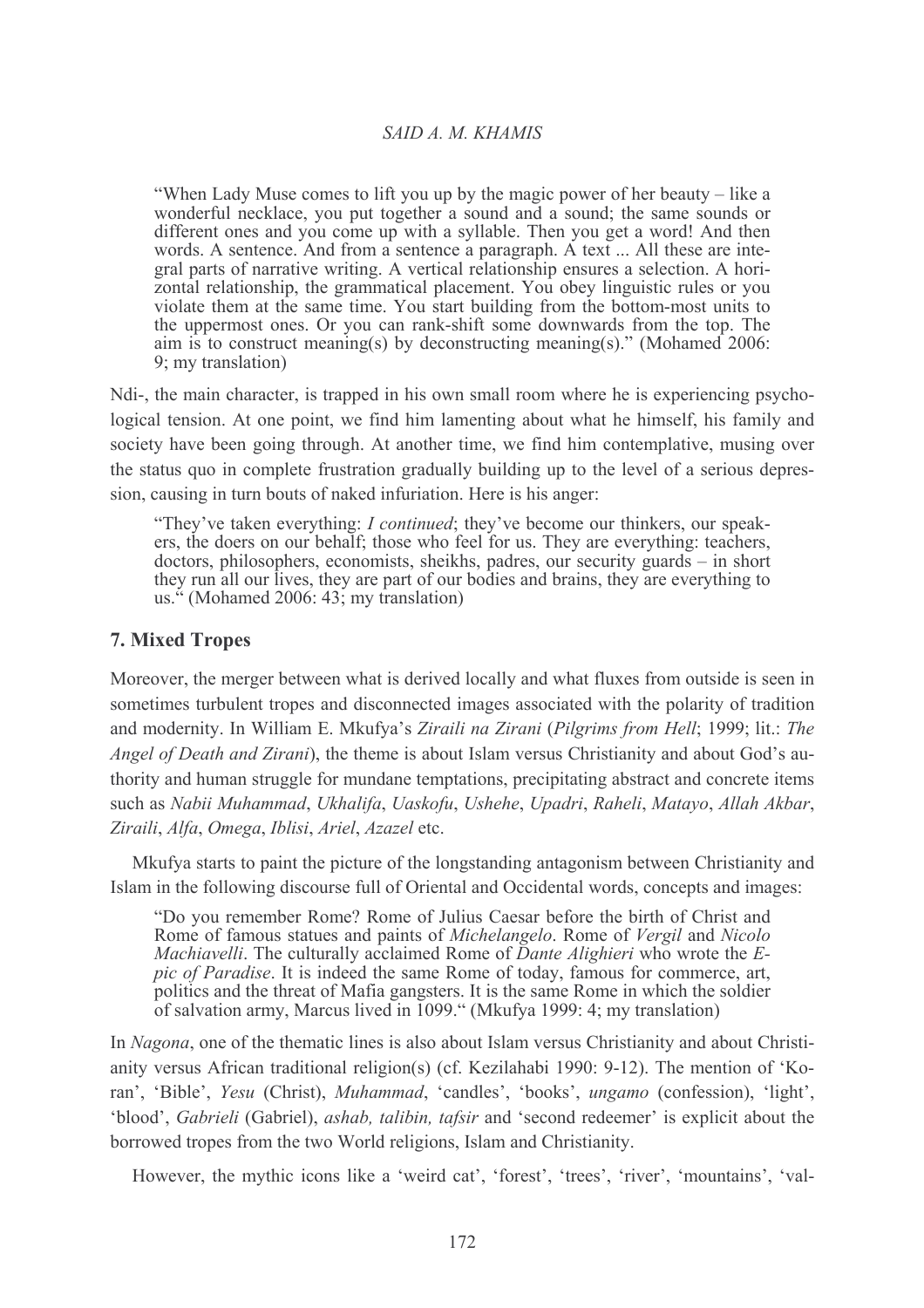leys', 'boulders', 'bow', 'arrows', 'gazelle', ngoma kuu (great dance) and babu (grandfather) represent African cosmology, traditional culture and religion(s).

Western history, philosophy and psychology are part of the author's private discourse meshed with Occidental icons, symbols and typical vocabulary like *Sphinx, ego, id. superego*. Cogito, causa ultima, disciplina voluntatis, Politica, Metaphysica, De Poetica, Totem, Oedipus Complex and Neurosis.

In Babu Alipofufuka, the words 'globalisation', ofisi (office), limonsin (limousine), ma-apples (apples), 'computer', Nitendo, 'CD-Rom', macho ya kamera (camera eyes), Nike, Hausschuhe, 'air-conditioner', 'video', 'film', 'bath-tub', 'basin', 'sink', lifti (elevator), Neo-casino, Mona Lisa are common recurrences constituting the writer's mixed tropes and reflecting tension between tradition and modernity. The word *Proteus* (a Greek mythological sea god) recurs abundantly marked by graphic variations to underscore the fickle nature of the African politician.

For the same purpose, in *Dunia Yao*, a series of imports mingle with Swahili tropes in the discourse: winji (winch), swichi (switch), 'computer', baruameme (trans. electronic mail), *Muse* (Greek goddess of art), 'CD', 'video', 'TV', *The Collector* (allusion to Fowles's novel), 'cider', 'nonentity', kizoro (reference to the film Zorro), Sodom na Gomorrah (Sodom and Gomorrah), 'robot', 'chip' (computer chip), 'Hillman', 'Vauxhall', 'Aristos', Superboys*wawili* (two super boys – referring to the USA and USSR during cold war era), 'Rap', 'carnival', 'Paradise', 'Marc Anthony', etc.

# 8. The Fantastic and Magical Realism

Another technique that fuses the modern (Occidental) and tradition (African) appearing in the new Swahili novel is the fantastic and magical realism. Magical realism has three main traits:

- the presence of supernatural beings or acts that destroy the harmony of a world ruled by the norms of reasons as seen by Western eyes – anything that is contrary to Western conventional view of reality;
- the presence of what is considered logical and rational by European stan $dards$ : and
- the creation of fictitious world that is not entirely divorced from reality either.

In the words Amaryll Beatrice Chanady:

"It is a synthesis of realism and fantasy, the mingling of drab reality with phantasmal world: the fusion of the pre-scientific and the scientific with the supernatural often attributed to the traditional or magical Indian (in Latin America) or African mentalities which coexist with European rationality." (Chanady 1985: 18f)

We would maintain that in *Nagona* there is abundant use of 'the fantastic' than of the magical realism due to the fact that the author does not incorporate much of the items of Western capitalist technology that ascribes fully to modernity or post-modernity.

The novel is just set at the transition mode of operation, a nameless physical location or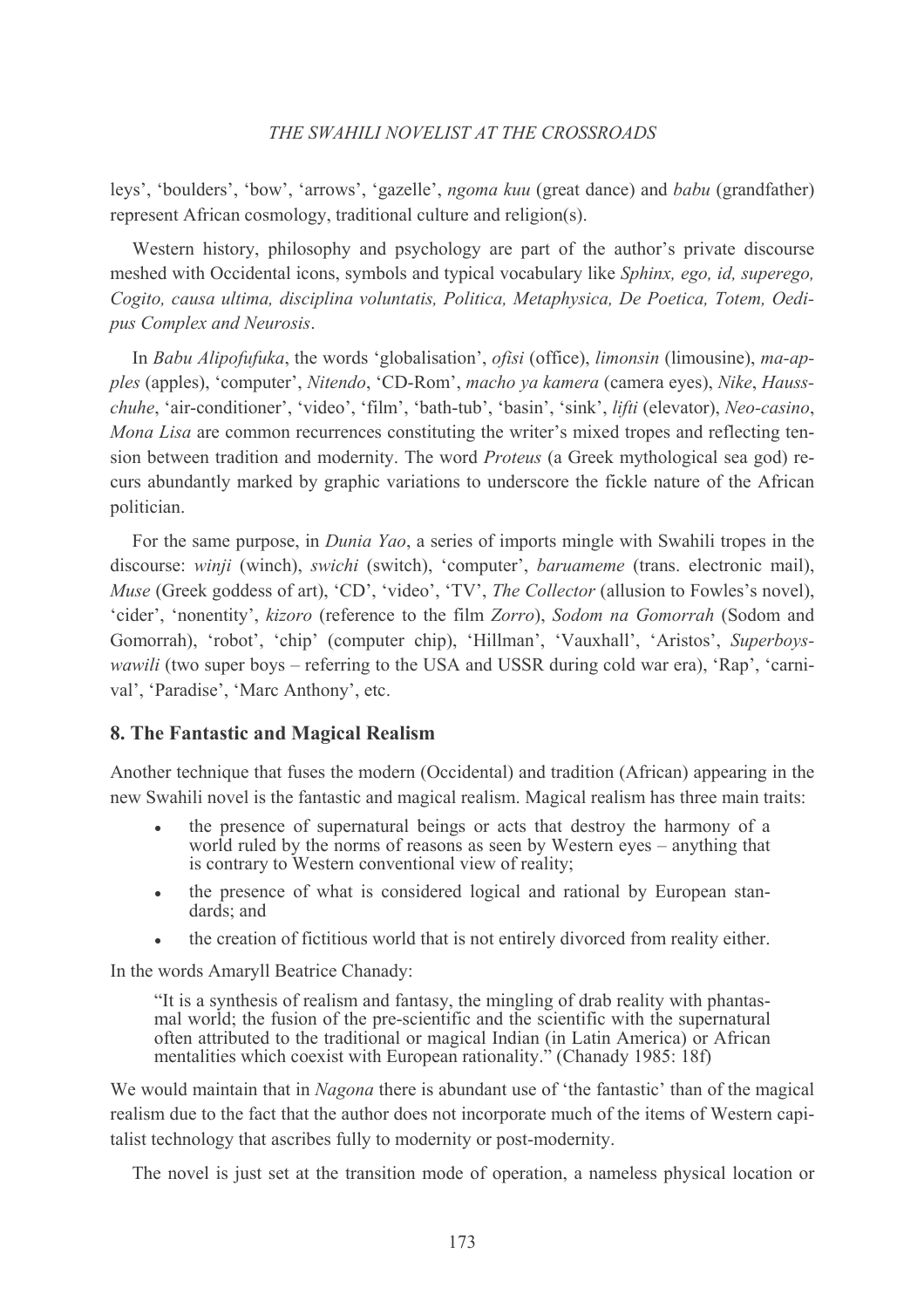setting which is largely rural. This somehow precludes the sublimation of dizziness and cacophony associated with city life. Though dusty and pot-holed, *barabara kuu* (the main road) is there (cf. Kezilahabi 1990: 3), but not as famished as Ben Okri's *The Famished Road*. The forest is just as injournous, awe-inspiring and calamitous. It laughs (cf. ibid.: 1). It shrills, It swallows the living and the dead – even books (cf. ibid.: 5)! The old man dips his hand in a river of blood.

Contradictory scenes and events are also framed in the fantastic. The radiant white flower and fruit(s) are so slippery that they cannot be picked up (cf. ibid.: 13). Beautiful buildings of bicycle factory are surrounded by mosquito-breeding filthy pools (cf. ibid.: 21) – a factory produces bicycles without brakes (cf. ibid.: 22). Cattle and sheep graze in freshly sprouting rice fields (cf. ibid.: 26). Philosophers, psychologists and prophets re-incarnate and then disappear again. Mountains are removed by bare human magical hands. Items lost in foreign lands are retrieved by mere extension of a leg. A gazelle transform into a human being and then back to a gazelle. As Khamis observes,

"[t] t] the contradiction in *Nagona* transposes itself in the general and very complex metaphoric and metonymic frames creating a fiction in which meaning in never captured but deferred." (Khamis 2001: 124)

In Babu Alipofufuka, magical realism is often procured by the appearance of the ghost in  $K$ 's palace, in his limousine, on the way when driven by his chauffeur to various chores, in big executive hotels and casinos. Right from the beginning, as Elena Bertoncini-Zúbková observes.

"[t]he novel proceeds at two levels: K's level and the ghost's level. But from the moment the ghost starts to interfere with K's life, strange things happen, like the dog's food disappearing, and K's persistent diarrhoea. Even more disturbing is the increasing number of spirits that haunt him; they resemble the persons he wronged in the past and for K they are very real, but nobody else can see them." (Bertoncini-Zúbková 2002: 30)

More magical in this novel perhaps is the flight of K's limousine when he is threatened to be attacked. Other magical elements are the subterranean and submarine journeys, the suicides and reincarnations, the transformation from humans to insects and back to humans, the immortality of some of the characters, the frothing of the scum, personal computers entering human life by giving commands to servants, and

"the mysterious Proteus, the invisible but ubiquitous and immortal chief who has the destiny of the country in his hands and who can transform himself into a snake, a rat, a hyena or any other creature." (ibid.: 32)

Ndi-, the main character in *Dunia Yao* experiences weird events and mishaps. The mere illusionary visions that are recurring are a subject of magical realism. The illusion of movements in space and time is almost domineering. It is often suggested that Ndi- moves around from place to place but the reader sees him most of the time confined to his own room (cell), where he is psychologically imprisoned. Time also freezes in many ways. We are told in the first paragraph of the first chapter of the novel as follows: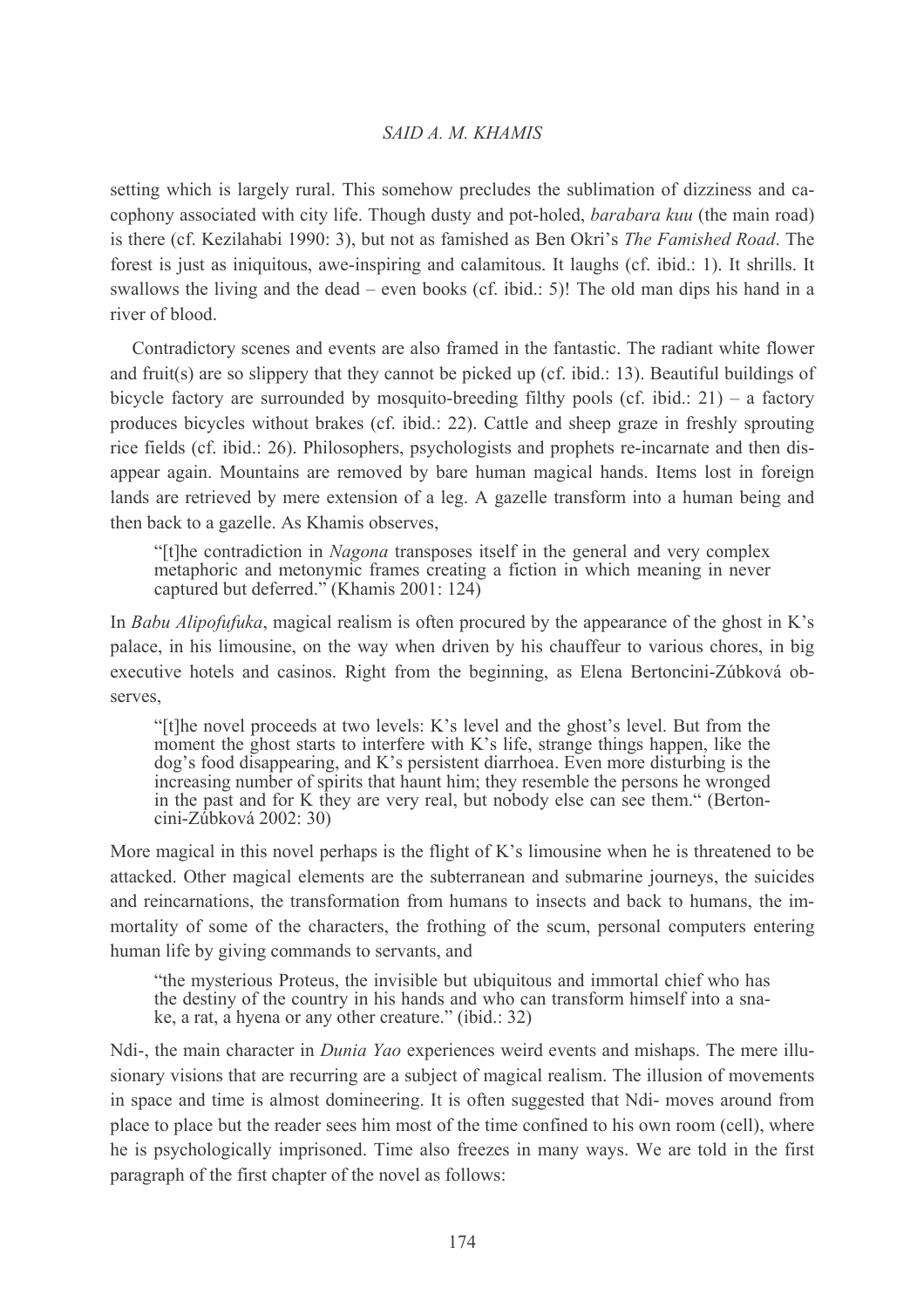"Perhaps I exist. Perhaps not! What is the difference? Yes, my heart is still throbbing. This is perhaps the only sign left. A rotating fan revolving without electric power. A small piece of a candle is diminishing, exerting all efforts to make me fall asleep peacefully. But I can not recall time. Which year? Which month? Which day? Hours? ... Time can no longer be perceived; no longer solid; it is detached from the logic; it has lost meaning! The clock is ticking on a table. Time is moving forward. How elusive is time! It is just a thing with numbers. A sign of how time speeds forward. Faster, faster ... with limitless speed!

But where is forward? And where is behind? What I know is that time is in one's head, not on the face of a clock. Time is frozen these days. And unfortunately the head is being erased of sense of space and time." (Mohamed 2006: 1; my translation)

The complexity about this sense of time and space is augmented by the happenings of a number of queer things. Ndi-, the narrator-cum-novelist, interrupts the narrative discourse with his 'metafiction', underscoring the essence of art and novel writing under the guidance of Muse who gives him the necessary inspiration.

Chunks of the supernatural also disrupt the continuity of the narrative discourse. For example, the disappearance of parts of the body: legs, thighs, knees, waist, buttocks, chest. Ndiclaims to see the disappearance of all these (cf. Mohamed 2006: 5). He also claims to wake up with a crocodile's torso hanging on his body (cf. ibid.) or being held up on his bed and pulled downwards to the bottom of the earth by its magnetic force; a powerful pull towards the fa*luda* (molten part) of the earth. The computer is fully personified in the novel with the power to befriend Ndi- who is totally dependent on 'Him' (the computer) in his solitude. They penetrate each other, converse, cry together, soothe each other and even oppose each other as partners – Ndi- and the computer of course!

Different categories of characters (female and male) emerge from an album to speak out, each defending her or his gender position and personal stories. This is a way of negating the author's single-opinionated male chauvinism and to take up an identity of new liberal life in which daughters, sons, mothers and fathers have their own says. Each one of them takes his/her own path towards his/her own world for betterment or worse – and this, according to each one of them, is the meaning of 'freedom'.

To this we should add the elements of *orature* complementing the presentation of magical realism in the novel. The carnival and grotesque making the mockery of poverty, superficial democracy and liberalism and development which is in fact retrogression: "[w]e have retrogressed thousands of years behind into the pre-history" (ibid.: 74). The passing out of parade of *carnival ya globalisation* (globalisation carnival) is described in a hyperbolic disgust:

"Those who were leading the carnival were the army, police, navy, reserve army, young pioneers and fire-fighters, marching in Chinese or Russian military precision. Between these regiments were paraded new army-tanks of the 1800s. Behind all these army units, there followed a procession of the ministry of agriculture showing selected crops to please the onlookers: pumpkins as big as boulders filled with air. Cassava roots that were too long and thick like the enormous hollowed roots of baobab tree filled with rags and dry leaves." (Mohamed 2006: 174; my translation)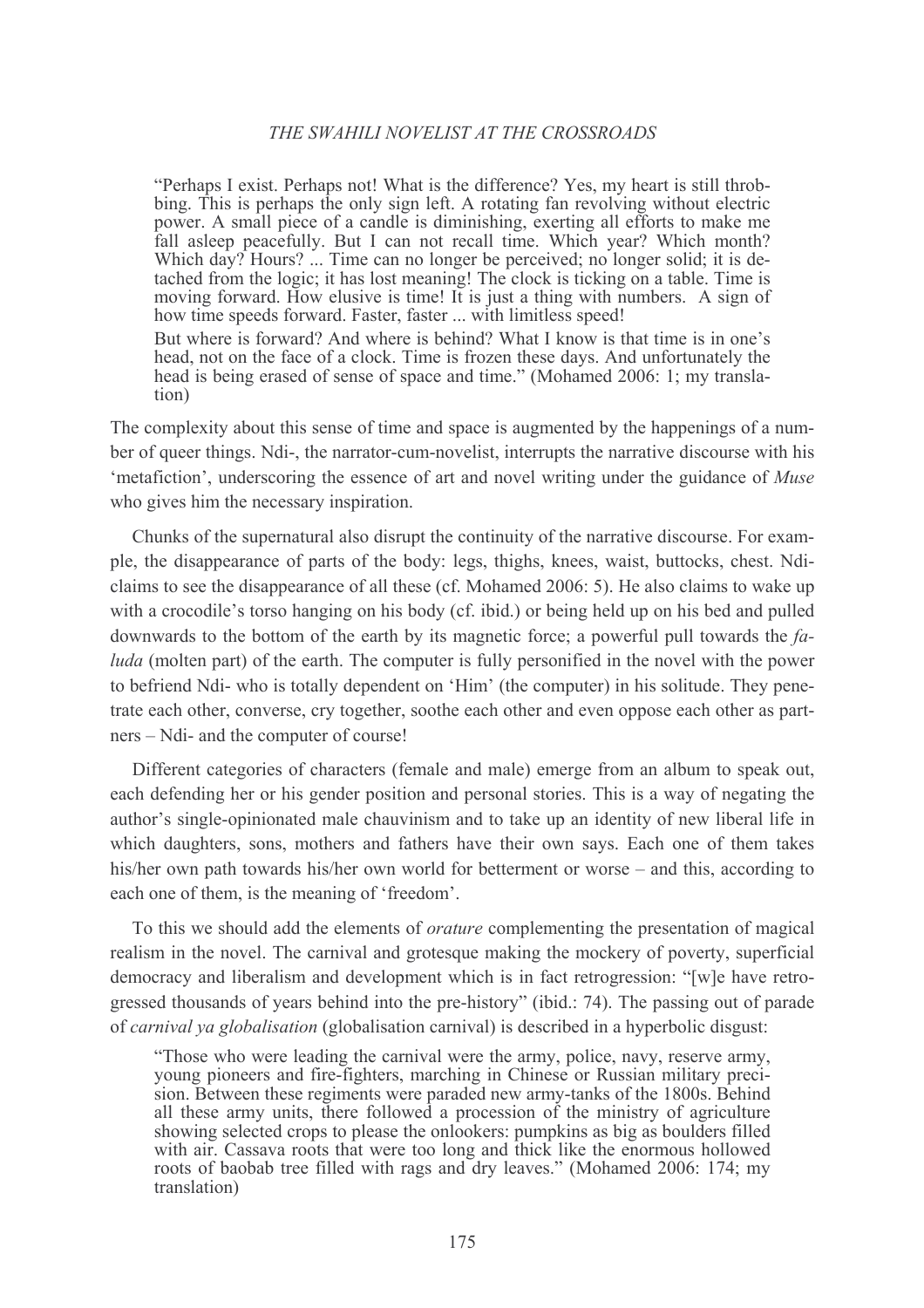The rituals of purification that follow the carnival – one to cleanse Ndi- of his class prejudices (cf. ibid.: 101), another to get rid of his gender bias (cf. ibid.: 180-186) and another to recruit him to join the forerunners in the fight for social justice are other elements of orature used.

# 9. Narration, Voices and Perspectives

According to Bakhtin 1981,

"[i]n the (realist) novel voices or the speaking persons required by the novel to bring in own unique ideological discourses and language(s) are let loose by bare logical patterns as conflicting centres of authority in which human voices are dominant." (quoted in Hawthorn 2001: 110)

In the Swahili fantastic novel however, the patterns are less logical and more disorienting, for they are not just human voices with ideological dimensions, but voices of daemons, Satan, goblins, angels, spirits, gods, or simply voices as abstract representations of alternative narratives, histories, politics, philosophies, and religious doctrines.

Here is an example from *Nagona* in which the voice of the main character *mimi* embodies multiple meanings, which affirms Bakhtin's notion of different voices that can be isolated even in a narrator's or a single character's words; a range of different voices, each of which carries its own values, such that an utterance can represent a veritable war or different viewpoints and perspectives:

"[...] What you see in this circle is a small group of people who were argumentative about the search for the right way. That one over there is Plato, and that is Socrates. This is Aristotle. That is Hegel. Here is Darwin and those near you are Marx and Freud. And this one is Nietzsche [...] All sang dance-songs but could not remain at the centre of the circle, the source of light appeared; the navel erupted and there resulted a hole into which next generation fell."

[...] "All the heroes have been buried on this hill; here! What you see here as a cave, is said to be the grave of Jesus. That heap of clay over there is Muhammad's. That place you are standing on is near Marx's grave and that one over there is Socrates'. You know these cows of ours here, have no respect for prophets. They never stop eroding these graves by their hooves and knock them down with horns. Marx's grave has been so eroded that it is about to disappear. And dogs also have no reverence. There is no single day that passes by without these dogs urinating on these graves. It is said that they leave their marks so as not to loose track on their way back." [...] "An amazing thing is that thieves, gangsters, the destitute, the blind, sodomites and lunatics are the ones who visit here every year to clean up the graves." (Kezilahabi 1990 [1987]: 15: 19: my translation)

In both Swahili realist and fantastic novels, the means by which a character's speech can be rendered are heavily derived from the modern European novel through *diegetic summary*, less purely diegetic, indirect content paraphrase, indirect discourse mimetic to some degree, free indirect discourse, direct discourse and free direct discourse.

However, the Swahili fantastic novel specifically, has, in a combined whole, a mixture of polemical styles ranging from the elements of romanticism, realism, surfiction, metafiction, fabulation and post-modern tendencies – all having a direct bearing on how voices are trans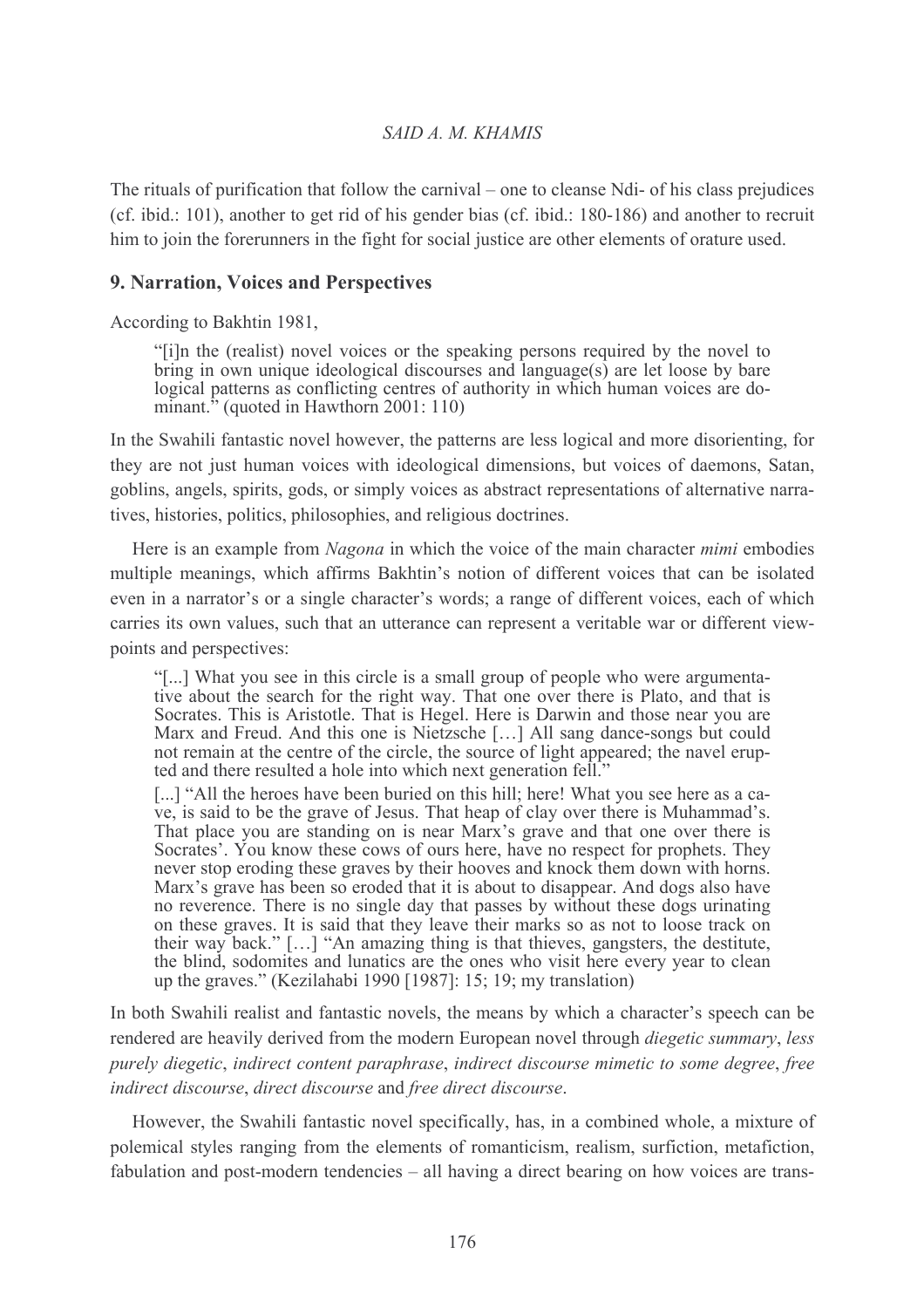fused in a given novel.

Like Fowles's post-modern novels described by Mahmoud Salami as being complex (cf. Salami 1992: 159), the Swahili fantastic novels are equally complex. Their complexity stems from often self-reflexive narrative, from constant and misleading shift between first and third person narrators, from shifts in tense and disruption of chronology, from the use of flashback, flash-forward, flash-aside, flash-frame and from the principle of intertextuality. The novel's complexity is also embodied in its circular structure, the 'multifacetedness' of its narratorcharacter, and the deployment of personal history and its relation to real history.

In Nagona for example, as in Juan Rulfo's *Pedro Páramo* (Rulfo 2000 [1955]), the voices, actions and events are presented in a simple and plain language, but are largely detached from the logic of the story. They are, in other words, loose and incoherent from a point of view of grammar or *syntagma*. The textual thrust simply trickles and throwing off a multitude of voices, actions and events that float around loosely cohered. This is how Said A. M. Khamis describes it:

"The voice of *mimi*, the main character or the author himself, engaging in a quite private language; the voice of a four-century old padre who welcomes and gives *mimi* wine to drink since in their town, century old evils have turned all the water into blood. The voice of an old man who dips his hand in and out of a river that has turned into blood; an old man claiming that all his tragedy-depicting creative works have been thrown away, leaving only comedies. The voice of *mimi's* grandfather, who holds on to tradition and from whom *mimi* often receives reaffirmation, guidance, encouragement and support to pursue his mission. The god-like voice inviting *mimi* into a circle of dead philosophers and prophets." (Khamis  $2003:87$ 

# 10. Characterisation

The fact that in the Swahili fantastic novel characters' attributes are vagueness, abstraction and flatness, they are likely to have been drawn from African repertoire where the oral tale as myths, legends, fables and parables reside in that endowment. Elsewhere (cf. Khamis 2001: 126), I described the characterisation in Nagona as being minimal and the characters, the vaguest figures the Swahili novelists have ever drawn.

This also true of all characters in the other novels of this type where they are used as the writer's precepts and concepts or as vessels to carry his/her ideology. They are often neither drawn in terms of their traits, nor with some kind of human elements that would show them eating, drinking and pursuing everyday chores. They are simply directed to perform certain tasks which they have to concentrate on without time to stand and stare – thus,

- journeying to discover the truth (*mimi* in *Nagona*),  $\bullet$
- journeying to discover the follies of modern African society ('K' in Babu Ali  $\bullet$ pofufuka),
- journeying into life after death and back to real life after reincarnation in order to re-instruct the African being as the problematic (Babu/Mzuka in Babu Alipofufuka),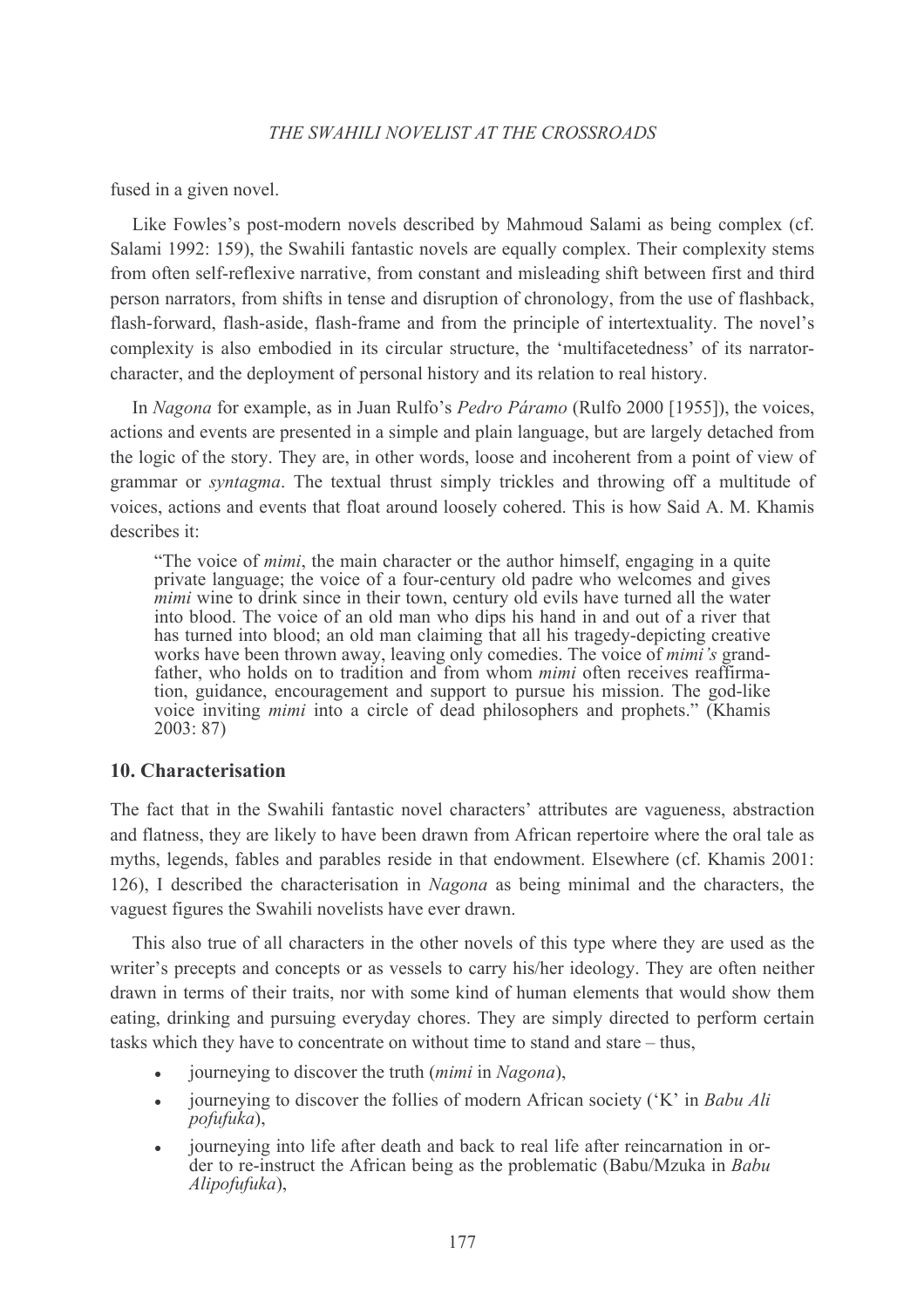- journeying in one's psychic forcing the main character to resign and take  $\bullet$ time to reflect on the individual and collective history, before one plunges into revolutionary spirit (Ndi- in Dunia Yao),
- journeying through religious philosophy as the main character passes through  $\bullet$ fights and religious wars, dving and dodging the Angel of Death as he organises to overthrow God (Zirani in Ziraili na Zirani), and
- journeying into space looking for the perfect world (Dzombo in *Walenisi*).

# 11. Conclusion

Though we opted to discuss five cases of fusion of the Occidental and the indigenous, other features such as story, plot, psychological motivation, fantasy, prophecy, pattern, rhythm, psychology and bourgeois individualism that make the novel a genre in its own right are by no means relegated. These features should be the topic of further studies.

We just have to emphasize here that in the Swahili fantastic novel even these do not follow the simple Forsterian descriptiveness (cf. Forster 1985 [1927]). They mainly lean on modernist and post-modernist trends which are again a Western invention. Nevertheless, there are always abundant private, national and Pan-African entries with orature or oral tradition in general playing a major role.

# **Bibliography**

- Andrzejewski, B. W, S. Pitaszewicz & W. Tyloch. 1985. Literatures in African Languages. Cambridge & al.: Cambridge University Press.
- Arndt, Susan. 1998. African Women's Literature: Orature and Intertextuality. Bayreuth African Studies 48: 1-69.
- Arnold, Stephen H. 1984. Popular Literature in Tanzania: Its Background and Relation to East African Literature. Kiswahili 51/1 & 51/2: 60-86.
- Bakhtin, Mikhail, 1981. *The Dialogic Imagination: Four Essays*. Austin: University of Texas **Press**
- Bergonzi, Bernard. 1972. The Situation of the Novel. Harmondsworth: Penguin.
- Bertoncini-Zúbková, Elena. 2002. When Grandfather Came to Life Again Said Ahmed Mohamed's Novel Babu Alipofufuka (2001) Beyond Realism. Afrikanistische Arbeitspapiere 72: Swahili Forum IX: 25-33.
- Beti, Mongo. 1979. Identité et Tradition: Negritude; Tradition et Developpment. Bruxelles: Editions Complexes. Pp. 9-26.
- Booker, Keith M. 1995. African Literature and the World System: Dystopian Fiction, Collective Experience, and the Postcolonial Condition. Research in African Literatures 26/4: 58-73.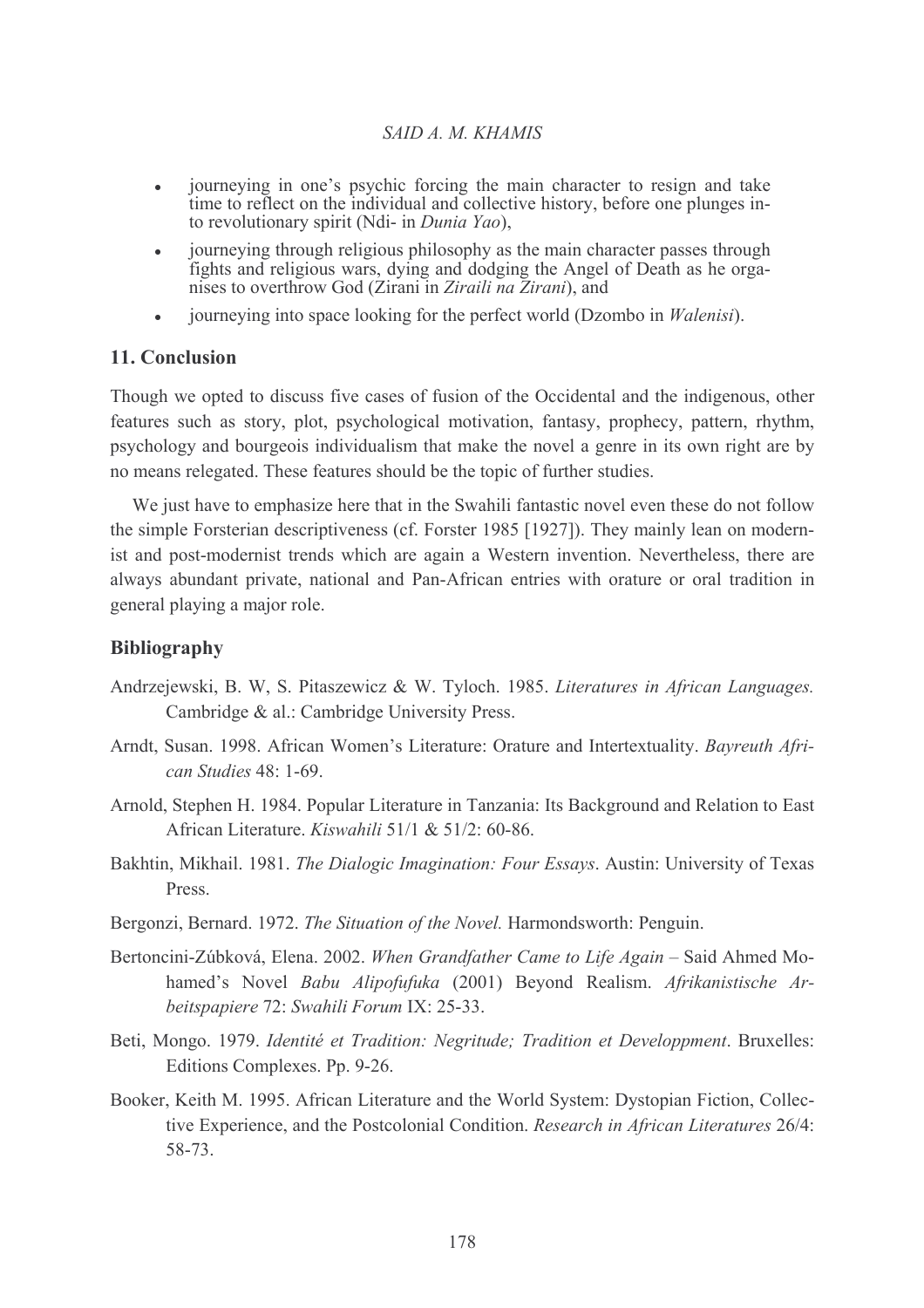- Bradbury, Malcolm (ed.). 1982 [1977]. The Novel Today. Contemporary Writers on Modern Fiction. Glasgow: Fontana.
- Burgin, V. 1996. In/different Spaces: Place and Memory in Visual Culture. Berkeley: California University Press.
- Chanady, Amaryll Beatrice. 1985. Magical Realism and the Fantastic. Resolved versus Unresolved Antinomy. New York & London: Garland.
- Cooper, Brenda. 1992. Magical Realism in West African Fiction: Seeing with a Third Eye. London & New York: Routledge.
- Danow, David K. 1995. The Spirit of Carnival: Magical Realism and Grotesque. Lexington: University Press of Kentucky.
- Foley, John Miles (ed.). 1981. Oral Traditional Literature. A Festschrift for Albert Bates Lord. Columbus: Slavica.
- Forster, E. M. 1985 [1927]. Aspects of the Novel. Harmodsworth & New York: Penguin Books.
- Gérard, Albert. 1970. Preservation of Tradition in African Creative Writing. Research in African Literatures  $1/1.35-40$
- Gérard, Albert. 1981. African Language Literatures. Harlow: Longman.
- Gordimer, Nadine, 1995. Adam's Rib: Fictions and Realities. Writing and Being. Cambridge, MA: Harvard University Press. Pp. 35-39.
- Hawthorn, Jeremy. 2001. Studying the Novel. New York: Arnold.
- Irele, Abiola. 1990. The African Imagination. Research in African Literatures 21, 1:49-67.
- Jackson, Thomas H. 1991. Orality, Orature and Ngũgĩ wa Thiongo. Research in African Literatures 22/1: 5-15.
- Kaschula, Russel H. 1999. Imbongi and Griot: Toward a Comparative Analysis of Oral Poetics in Southern and West Africa. Journal of African Cultural Studies 12/1: 55-76.
- Kezilahabi, Euphrase. 1990 [1987]. Nagona. Dar es Salaam: Dar es Salaam University Press.
- Khamis, Said A. M. 2001. Fabulation and Politics of the 90s in Kezilahabi's Novel Nagona. African Language Literature in the Political Context of the 1990s. (BASS 56). Bayreuth: Bayreuth African Studies Series.
- Khamis, Said A. M. 2002. Signs of a New Trend in the Swahili Novel. Bulletin of the Moscow University - Vestinik Moskovskogo Universiteta 3/13: 2.
- Khamis, Said A. M. 2003. Fragmentation, Orality and Magic Realism in Kezilahabi's Novel: Nagona. Nordic Journal of African Studies 12/1: 78-91.